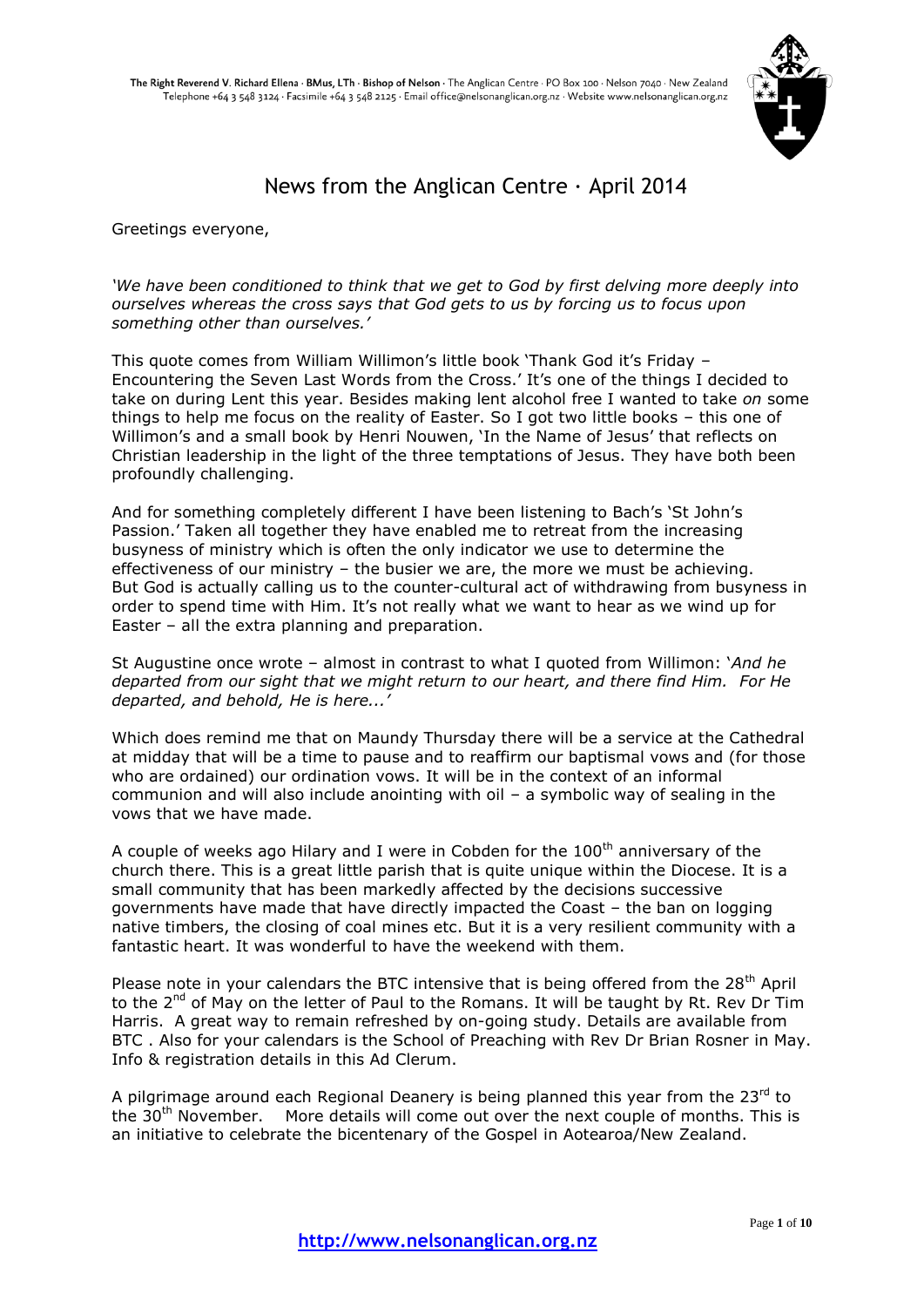You will have noticed that the Parish of Stoke is advertising for a Vicar. Phil Greenwood has been Priest-in-Charge through rather a long interregnum and has indicated that he would love to continue. Which is why the advertisement is tagged with the by-line, 'the incumbent will be applying.'

We've taken our lead from the Education Gazettes that advertise all positions in teaching but advises people that there is a candidate waiting in the wings. However, in saying that – it is a genuine vacancy.

While talking about Stoke it is very special to note the engagement of Rev Jonathon Wasley to Lucy Aldridge who is a very active member of the Lutheran Church in the Lower Moutere. Jonathon and Lucy will marry in July.

In the parish of Kaikoura, Kevin Topp has been appointed as Priest-in-Charge during the interregnum. Please pray for Kevin and Sandy especially because they still have a large farm to run.

Rev Joy Bradley has recently moved from Motueka into Stoke. This has been a major change for Joy who has been passionately involved with the life of the Parish of Motueka – and particularly with the Church of St Barnabas in Riwaka. As a non-stipendiary priest, Joy has stepped up to the mark through several interregnums and has been a gift to the parish and to the Diocese. All our love and prayers are with her as she settles into her new home.

And finally this Ad Clerum comes out a month before your representatives head off to General Synod – a Synod which has the potential of changing the face of the Anglican Church in Aotearoa New Zealand and Polynesia: not by some great commitment to the Great Commission, but by decisions it may make to embrace our community's changing attitudes toward the whole issue of human sexuality.

Please pray for this Synod.

Several of us will be attending the pre-Synod gathering in Auckland that has been turned on by Affirm.

Let me finish with a short quote from Henri Nouwen:

*'Jesus asks, "Do you love me?" Jesus sends us out to be shepherds, and Jesus promises a life in which we increasingly have to stretch out our hands and be led to places where we would rather not go. He asks us to move from a concern for relevance to a life of prayer, from worries about popularity to communal and mutual ministry, and from a leadership built on power to a leadership in which we critically discern where God is leading us and our people.'*

Have a wonderful and blessed Easter

+Richard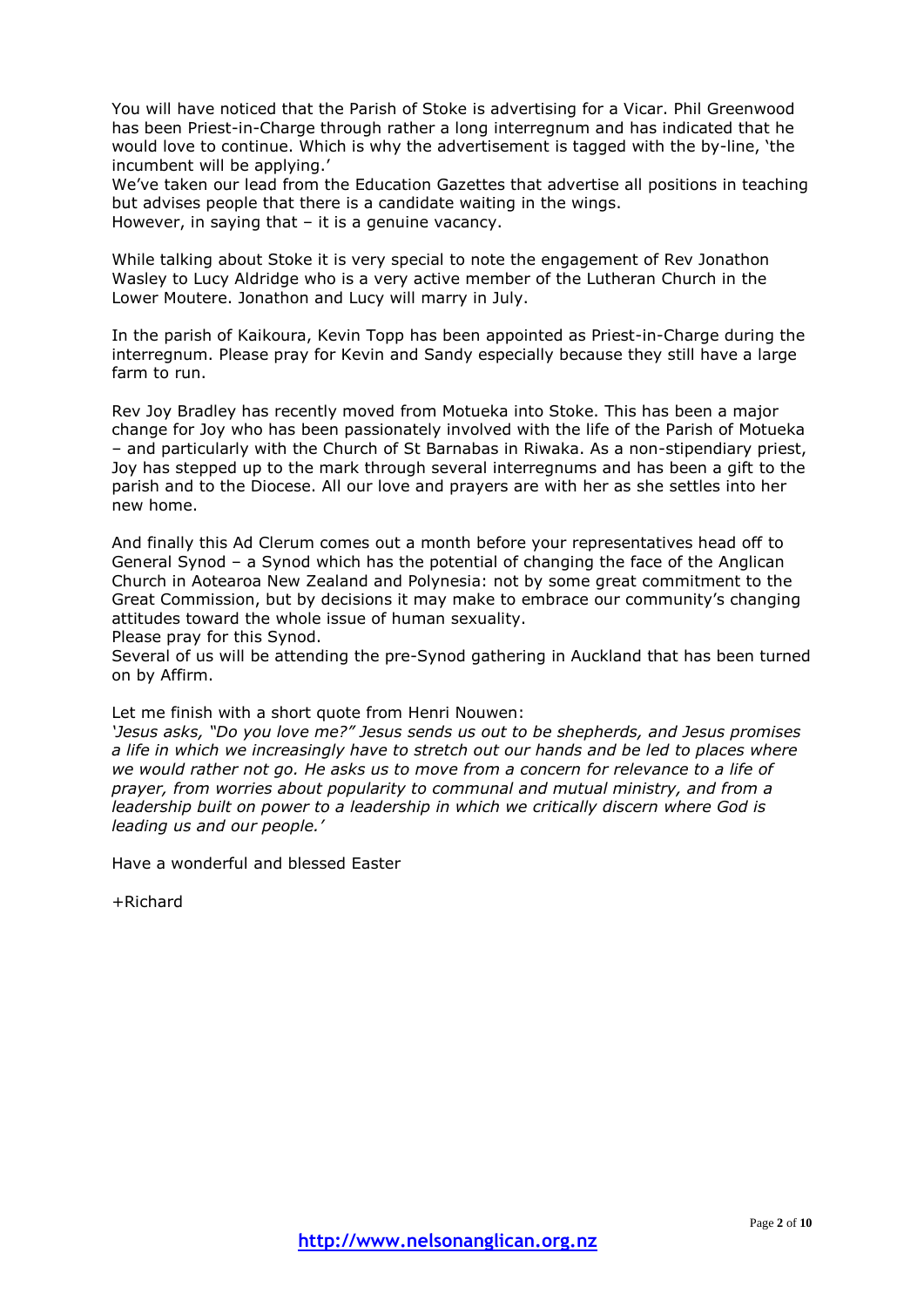#### PLEASE NOTE - new items or changes appear first

## **PEOPLE AND APPOINTMENTS**

- Congratulations Jonathan Wasley (Deacon Assistant, Stoke Parish) on your recent engagement to Lucy Aldridge! Plans are underway for a July 2014 wedding and we wish you both every blessing.
- $\triangleright$  Baby News Congratulations to Luke & Demelza Shaw on the birth of their fourth child, Anabelle Imogen.

### **FOR YOUR PRAYERS**

- $\triangleright$  For General Synod and our representatives who will be meeting at Waitangi in May.
- $\triangleright$  For Parish & Diocesan nominators during this time of interviewing and appointing a new Vicar for Stoke Parish

## **EVENTS & NOTICES IN OUR DIOCESE**

**Maundy Thursday** – Clergy and lay are invited to a service at the Cathedral, to rededicate and renew baptism and ordination vows. All are welcome. Cathedral - 17 April at 12 noon.

**School of Preaching** – with Rev Dr Brian Rosner (Ridley Theological College, Melbourne),

**Friday 16th**, "How to read, interpret and apply scripture in today's context" $\sim 10$ am-4pm. **For all clergy & POMD**

**Saturday, 17th** "Preaching 1 Corinthians" Including topics such as: ~ Preaching from a specific text~ Developing a series **For Ministers and lay people involved in preaching, small group ministry etc** Registrations and Coffee 9.30am Sessions: 10am - 4pm. Both days held in the Foyer, All Saints Church, 30 Vanguard St, Nelson

**Women's Conference** – Women of Influence Conference 'LAVISH' with guest speakers Gillian Cameron & Julia Grace including choices of electives on Saturday afternoon. Venue: Marlborough Convention Centre, Alfred Street, Blenheim. When: 13 & 14 June 2014 (refer Registration & more info attached) [www.womenofinfluence.org.nz](http://www.womenofinfluence.org.nz/)

**EQUIP - Nelson/Waimea (St Stephen's Tahunanui) April 5: Unit 1** Mission of God (core course) | **Mawhera May 10: Unit 1** Mission of God (core course) - Greymouth

**Sea Sunday 13 July –** An opportunity to remember the essential part that merchant seafarers play in the economics of this country and around the world. They work often in very difficult and dangerous conditions. A recent study has shown that the thing seafarers lack the most is access to the internet which the port Nelson Mission provides. There is background information on [www.missiontoseafarers.org](http://www.missiontoseafarers.org/) and [www.mtsportnelson.com](http://www.mtsportnelson.com/) Suggested readings and Prayers for Sea Sunday can be found on [www.seasunday.org.](http://www.seasunday.org/) Any financial contributions can be forwarded to the Nelson Diocesan Office for The Mission to Seafarers.

**Social Services Sunday 27 July** - The 2014 Social Services Sunday information is now available on [http://anglicancarenetwork.org.nz/wp-content/uploads/2013/05/Social-](http://anglicancarenetwork.org.nz/wp-content/uploads/2013/05/Social-Services-Sunday-2014.pdf)[Services-Sunday-2014.pdf](http://anglicancarenetwork.org.nz/wp-content/uploads/2013/05/Social-Services-Sunday-2014.pdf) (pdf also attached with this email)

**St John's College Trust Board Scholarship for funding in 2015** Application papers are now available for Scholarship Funding in 2015. There are two categories of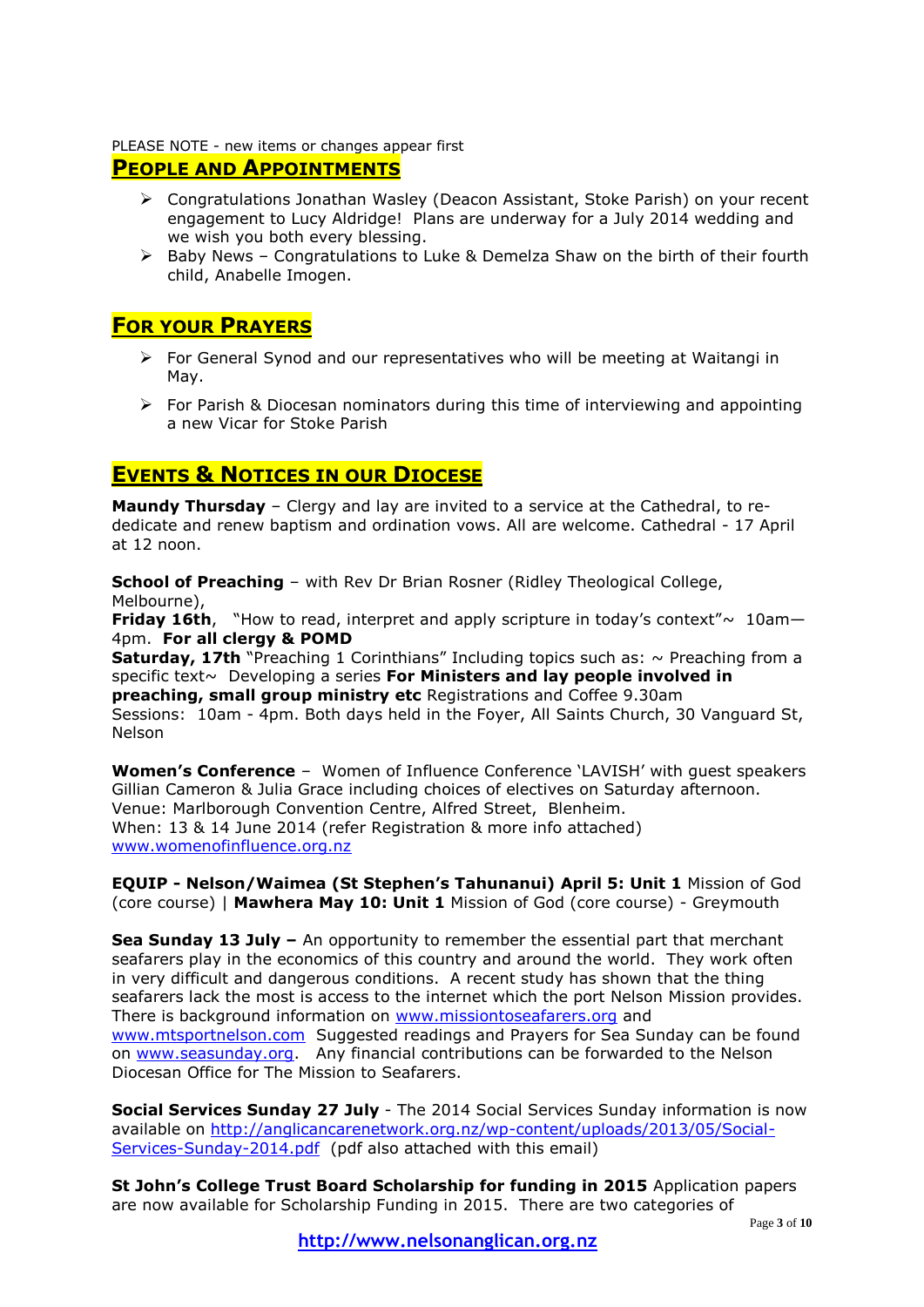Scholarship available: **1. Post Ordination; 2. Lay**. The application form covers both categories of Scholarship and is to be used for both initial and continuing applications. Completed forms must be with Bishop Richard no later than **Tuesday 3 June 2014**. For those seeking funding to assist with further study or for sabbatical/study leave, please ask Anita for a set of application papers. Email: [anita@nelsonanglican.org.nz](mailto:anita@nelsonanglican.org.nz)

**The Church Beyond**... OUR LEADERSHIP – new book by Bob Barrett – Cost: \$30 (multiple copy discounts), plus \$5 postage. Please contact Bob email [bobmargaret@xtra.oc.nz](mailto:bobmargaret@xtra.oc.nz) or ph: 03 547 7754

# **GENERAL NOTICES**

**Hope Project** – 'Reaching every home in Aotearoa NZ 2014 – bicentenary of the Gospel in NZ'. For information on Roadshow and conference tour 2014 in your area, go to: [www.hopeproject.co.nz](http://www.hopeproject.co.nz/)

**Te Rongopai: 200 years of the Gospel in New Zealand, 1814 – 2014 (DVD)**  Historian Dr Stuart Lange presents a five part series documenting the story

of the Gospel in New Zealand from Samuel Marsden forwards – its impact, the complications, and the way Christianity has had a significant impact in shaping New Zealand society both then and now.

Produced by GlassEye Productions, *Te Rongopai* aims to inspire and educate, both in this 1814 – 2014 bi-centennial year and beyond. The DVD is 65 minutes long, and is useful for individuals, churches, home groups, schools etc. The DVD is available for \$20 (plus \$5 p&p) from the New Zealand Christian Network: http:/[/nzchristiannetwork.org.nz/te-rongopai](http://nzchristiannetwork.org.nz/te-rongopai-dvd/)[dvd/](http://nzchristiannetwork.org.nz/te-rongopai-dvd/)



**New Zealand Faith Community Nurses Assn, 2014 Annual Conference** – Sustainability of Practice. Will be held at Wellington Cathedral of St Paul, 45 Molesworth St, Thorndon. 11-13 September 2014. Registration fee \$200 conference incl membership fees \$75. Early Bird fee: \$175 by 1 August. For registration form contact [admin.faithnursing@xtra.co.nz](mailto:admin.faithnursing@xtra.co.nz) 

**Annual Vaughan Park Residential Scholarship** – The Governance Board of Vaughan Park Anglican Retreat Centre invites applications for the annual residential scholarships. Applicants may be lay or ordained, will hold a recognised level of tertiary education, be committed to an approved subject of study and able to be resident at Vaughan park for the period of the scholarship. 3-month periods available March-May and July-Sept.

Also being received are applications for **Scholars and Writers Opportunities** for three separate residences of one month each: Feb, June and October 2015.

Applications for the 2015 Scholarships close 4 September 2014. For application and conditions of grant, please contact The Rev John Fairbrother 09 473 2600 [director@vaughanpark.org.nz](mailto:director@vaughanpark.org.nz)

**Waikarekare** *Turbulent Waters* - The pre-2014 bicentenary resource book *Waikarekare* is now available, as per the latest printed edition of Anglican Taonga article, and the online announcement below and here:

<http://www.anglicantaonga.org.nz/News/Common-Life/bi>

\$10 each for a very attractive and informative publication. General Synod office [gensec@ang.org.nz](mailto:gensec@ang.org.nz) Or call 09 521 4439

**Just Church**: A gathering at the intersection of faith, justice, worship and the arts. **Just Church** has risen out of World Vision New Zealand's desire to resource the Church to engage holistically with injustice, locally and globally. We understand this integrated engagement to be part of what it means to be following Jesus and building for the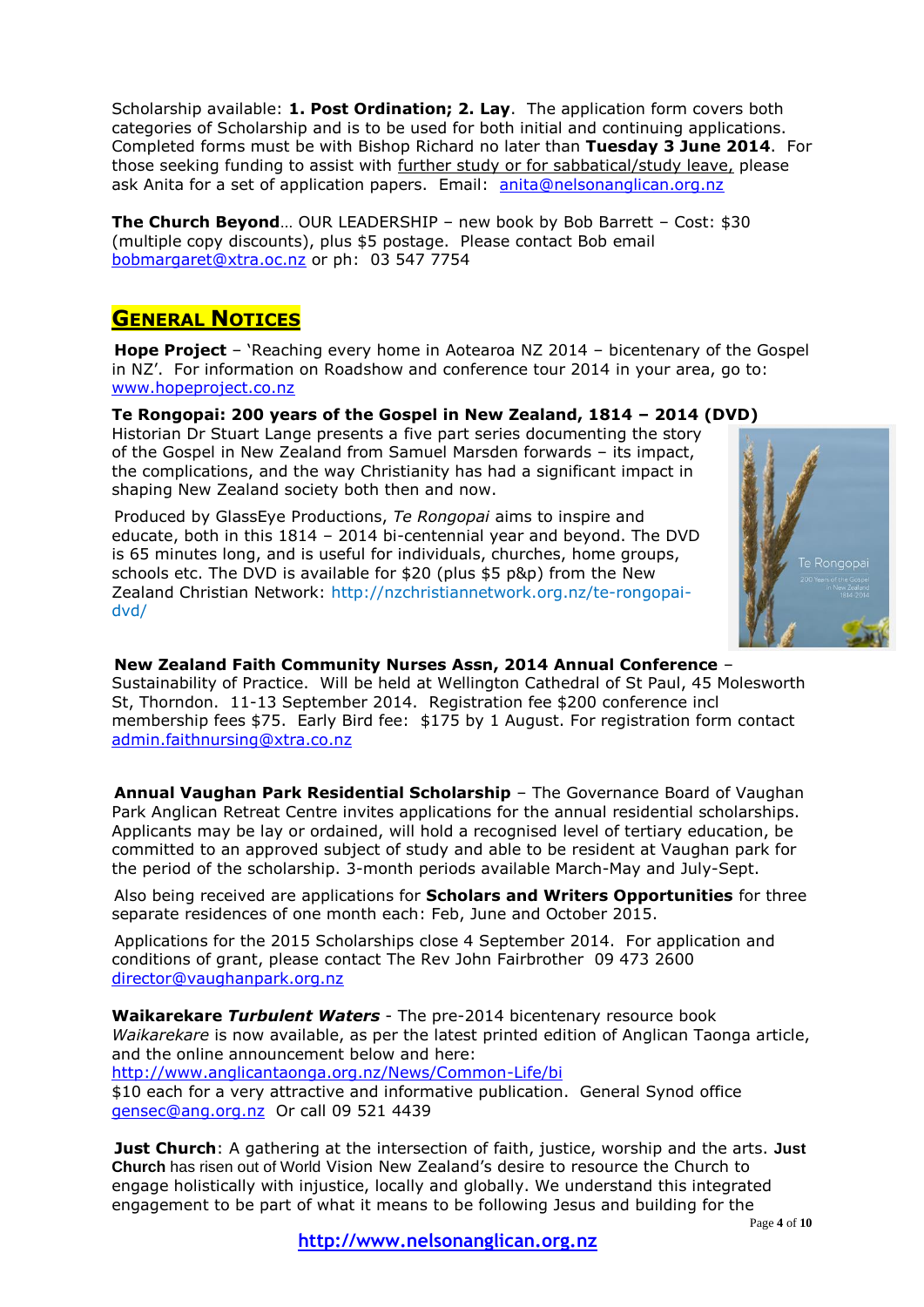Kingdom of God in our world. We believe that the future of the world – people and creation – lies in the hands of the Church as it follows Jesus and models the coming Kingdom. [worldvision.org.nz/justchurch](http://www.worldvision.org.nz/justchurch)

**NZCMS & the 2014 Project** – The year 2014 is a celebration of 25 December 2014 when Samuel Marsden preached arguably the first ever gospel message in Oihi Bay. This event will be celebrated by Christians around NZ in many different ways. They invite you to join in their celebrations - view [www.nzcms.org.nz](http://www.nzcms.org.nz/) for three ways to get involved.

**Gospel Bicentenary 2014 (25 December 1814-2014**) The 2014 gospel bicentenary provides an opportunity to review our past; to commemorate people and events that helped shape our churches and country; and to look forward to building on the strengths of what has gone before. For more information on events that will commemorate and celebrate the Gospel Bicentenary [www.gospel2014.org](http://www.gospel2014.org/)

**For upcoming retreats at Vaughan Park,** visit their website [www.vaughanpark.org.nz](http://www.vaughanpark.org.nz/)

## **MINISTRY EDUCATION**

#### **TRAINING EVENTS**

#### **EQUIP MINISTRY EDUCATION**

This year is the beginning of another 3-year cycle for EQUIP so this is the perfect opportunity to encourage new people to join. I am concerned that EQUIP is not being advertised in parishes. Can you please make the effort to advertise this and ask people to come. EQUIP is for anyone involved in, or interested in ministry (not just preaching) so please encourage your people to come.

#### **Marlborough: (St Christopher's)**

- **March 29: Unit 1** Mission of God (core course)
- **June 7: Unit 3** The Heart of Worship
- **September 13: Unit 7** Bi-Cultural Christianity: Christianity in Aotearoa New Zealand (Core Course).

### **Nelson/Waimea (St Stephen's Tahunanui)**

- **April 5: Unit 1** Mission of God (core course)
- **June 28: Unit 3** The Heart of Worship
- **October 18: Unit 7** Bi-Cultural Christianity: Christianity in Aotearoa New Zealand (Core Course).

#### **Mawhera**

- **May 10: Unit 1** Mission of God (core course) Greymouth
- **August 2: Unit 3** The Heart of Worship Westport
- **November 8: Unit 7** Bi-Cultural Christianity: Christianity in Aotearoa New Zealand (Core Course) - Greymouth.

#### **POMD**

In order to accommodate the growing number of clergy who have Friday as their day off POMD has moved to **Thursday**. The dates for 2014 are:

April 10 – Anglican Worship via BTC

May 15 – Anglican Worship via BTC

**May 16** – "How we read, interpret, and apply scripture in today's context" (Rev Dr Brian Rosner)

June 26 – Safe Here Unit 1 and 2.

July 24 – Pastoral Issues around Human Sexuality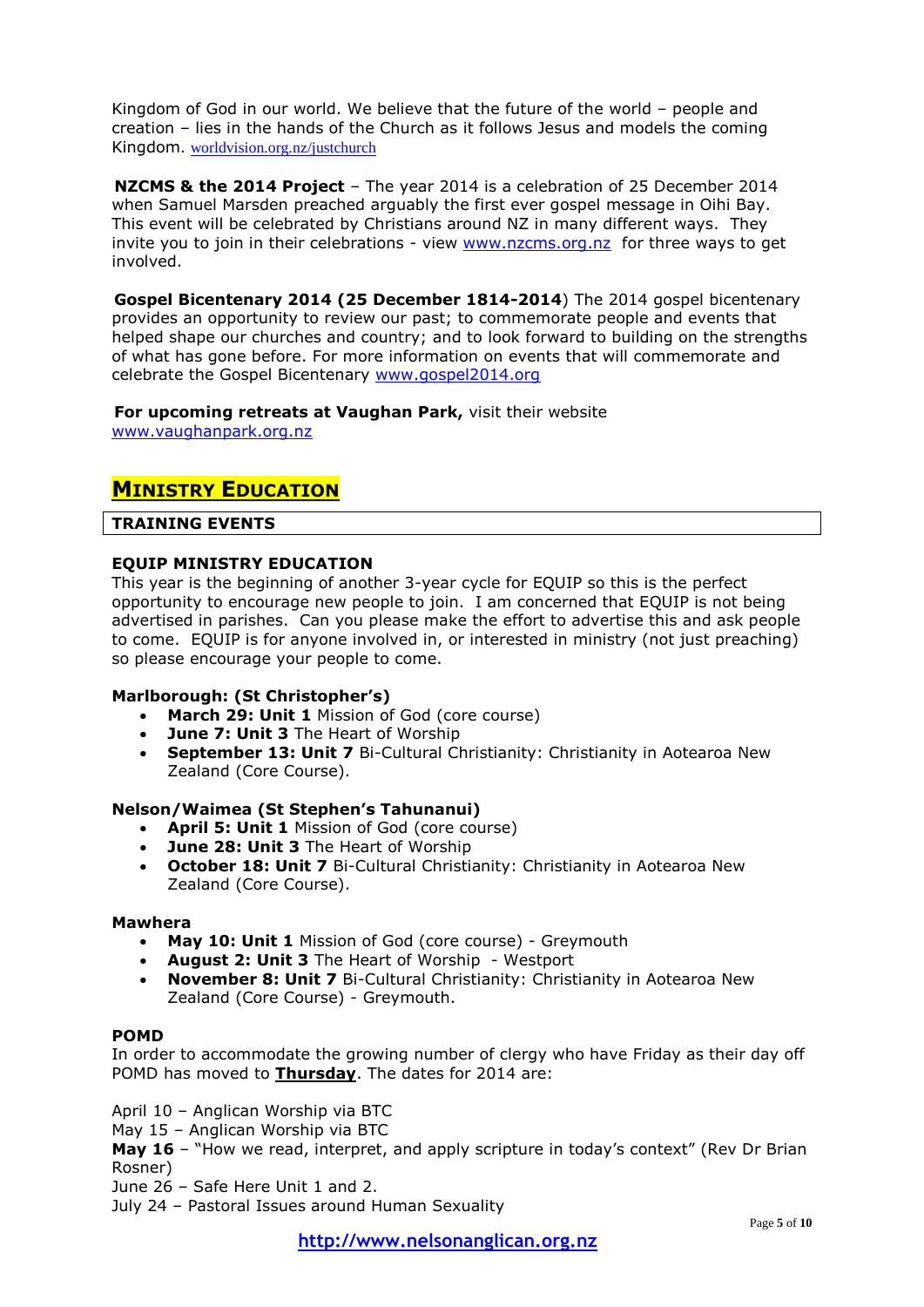August 21 - Leadership (Chris Clarke World Vision CEO) September 25 – SafeHERE Units 3 and 4 (Julie Hintz) October 23 - No POMD November 20-21 – Marae visit (Te Awhina Marae, Motueka)

#### **SCHOOL OF PREACHING MAY 17, 2014. (Also note May 16 Clergy Day – see POMD)**



### **Rev Dr Brian Rosner (Ridley Theological College, Melbourne)** "Preaching 1 Corinthians" - preaching from a specific text, developing a series

For Clergy and Lay preachers.

Brian grew up in southwest Sydney and spent sixteen years studying and working overseas before returning to Australia in 2000. He has worked as an electrician's offsider, a public servant, a school teacher, and a university and theological college lecturer. His ministry experience has ranged from student work and the local church to theological education, a field in which he has been serving for most of the last twenty years. Brian's father was an Austrian Jew who became a Christian while living

with his parents as a refugee in Shanghai. Brian was raised in a Christian family, but it wasn't until his university years that the Lord took hold of his life and his faith and trust in Christ crucified and risen took root.

The family put a high value on education, with 'Dr Rosners' going back several generations. A 'slow learner,' Brian has three degrees from three different countries, culminating in a prize-winning Cambridge University PhD.

In the 1990s he worked as a lecturer in New Testament at the University of Aberdeen in Scotland, where Professor Howard Marshall was the department chair. From 2001 he taught New Testament and Ethics and was Faculty Research Coordinator at Moore Theological College.

Brian is a New Testament scholar of international reputation, having contributed to many of the major journals and supervised over a dozen PhDs. He is a member of the *Studiorum Novi Testamenti Societas* (the international society of New Testament scholars), a member the Holman Christian Standard Bible Translation Oversight Committee, a Humboldt fellow in Germany, and is the author or editor of a dozen books. His publications include the co-edited New Dictionary of Biblical Theology, a co-edited book on theological education (The Trials of Theology), and the co-written 1 Corinthians commentary in the Eerdmans Pillar series. His current research and writing projects include a monograph on Paul and the law, various publications on the theme of being known by God and a book on preaching 1 Corinthians. He is also passionate about promoting the gospel in the public sphere and is a fellow of The Centre for Public Christianity.

Brian is married to Natalie and has four children and one grandchild and is the Principle of Ridley Theological College, Melbourne (http://www.ridley.edu.au).

### **CLERGY AND LAY WORKERS CONFERENCE 2014**

Date: July 7-9. Speaker: Rev John Gray, Senior Minister, St Paul's, Castle Hill – Sydney [\(http://www.spch.org.au\)](http://www.spch.org.au/) Venue: Lake Rotoiti (Accommodation and evening meals at the Alpine Lodge; Breakfast, Lunch and Meeting in the Community Hall). Registration: Online – see BTC and Diocesan websites.

Cost: \$175pp (children free) – a reminder that Clergy Conference has the priority for your training budgets. If you are arranging your own accommodation the cost is \$100pp.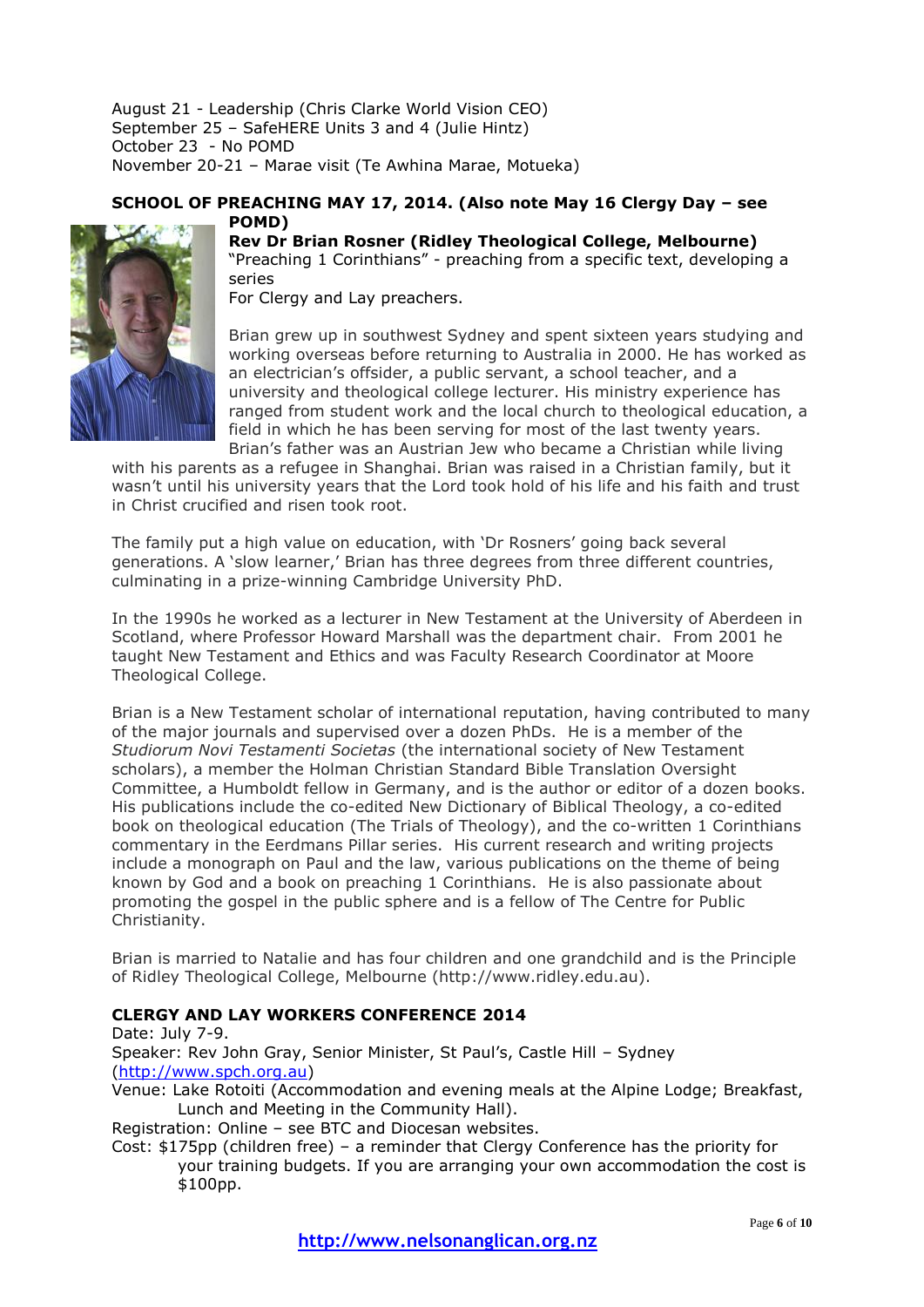#### **BTC "PASTORAL LEADERSHIP AND MANAGEMENT"**

In semester 2 BTC is running the course "Pastoral Leadership and Management", tutored by Tony Andrews and Bob Barrett. This would be a great refresher course for those currently involved in pastoral ministry and you can sit the paper for credit or as a nonformal student. If you are interested please let Graham O'Brien or Sue Patterson know [\(registrar@bishopdale.ac.nz\)](mailto:registrar@bishopdale.ac.nz). There will be some funding available to help with course costs.

#### **SCHOOL OF THEOLOGY 2014**

Date: August 7-8

#### **MESSY CHURCH**

A training day is being planned with Lucy Moore – founder of Messy Church. The dates will be Tuesday Aug 5 evening and Wed Aug 6 at St Barnabas. More details to follow.

#### **CLINICAL PASTORAL EDUCATION** (CPE)

The two CPE supervisors from last year will be returning for CPE this year which will run in the second half of the year between July-Nov. There is a chance we might look at moving CPE to the first part of 2015, so if either of these times suit please let me now.

#### **MINISTRY APPRENTICESHIP SCHEME**

At this stage all the funding for 2014 has been allocated, but please continue to pray about future ministry opportunities in your parish.

#### **RURAL MINISTRY TRAINING**

In the past, the Nelson Diocese has held specific training events for rural ministry. We would be due to hold another event this year (2014), so if you have any ideas about speakers, training etc please let me know. This could include a seminar during Clergy Conference.

#### **RESOURCES**

#### **NEW Resources now available.**

If you know of any good small group resources please let me know so we can update our supply. **EQUIP** DVDs are also available at Holy Trinity, Greymouth and St Christopher's, Blenheim for loan.

#### **A number of resources at the Anglican Centre on VHS have now been updated to DVD (see Diocesan website)**

| <b>NAME</b>                          | TYPE                        | LOCATION                     |
|--------------------------------------|-----------------------------|------------------------------|
| The Jesus Lifestyle (Alpha - Nicky   | Book and DVD (discipleship) | Anglican Centre              |
| Gumball)                             |                             |                              |
| God at Work (Alpha)                  | Book and study guide        | Anglican Centre              |
| Prayer Ministry Training (Alpha)     | DVD and training manual     | Anglican Centre              |
| Ministry with the Vulnerable         | <b>DVD</b>                  | Anglican Centre; Bishop      |
| (SafeHere 1 and 2)                   |                             | Sutton Library; Holy Trinity |
|                                      |                             | Greymouth; St                |
|                                      |                             | Christopher's Blenheim       |
| <b>Puzzling Questions</b>            | DVD and book $-6$ week      | Anglican Centre              |
| (www.puzzlingquestions.org.uk)       | course                      |                              |
| NEW: Too Busy not to Pray: Slowing   | 4 sessions                  | Anglican Centre              |
| down to be with God (Bill Hybels)    | DVD and study guide         |                              |
| NEW: Becoming a Contagious           | 6 sessions                  | Anglican Centre              |
| Christian (Mittelberg, Strobel,      | DVD and Participants quide  |                              |
| Hybels)                              |                             |                              |
| NEW: Gospel in Life: Grace changes   | 8 sessions                  | Anglican Centre              |
| everything (Tim Keller)              | DVD and Study guide         |                              |
| NEW: The Faith Effect: God's love in | 5 Sessions                  | Anglican Centre              |
| the world (World Vision)             | DVD and Participants quide  |                              |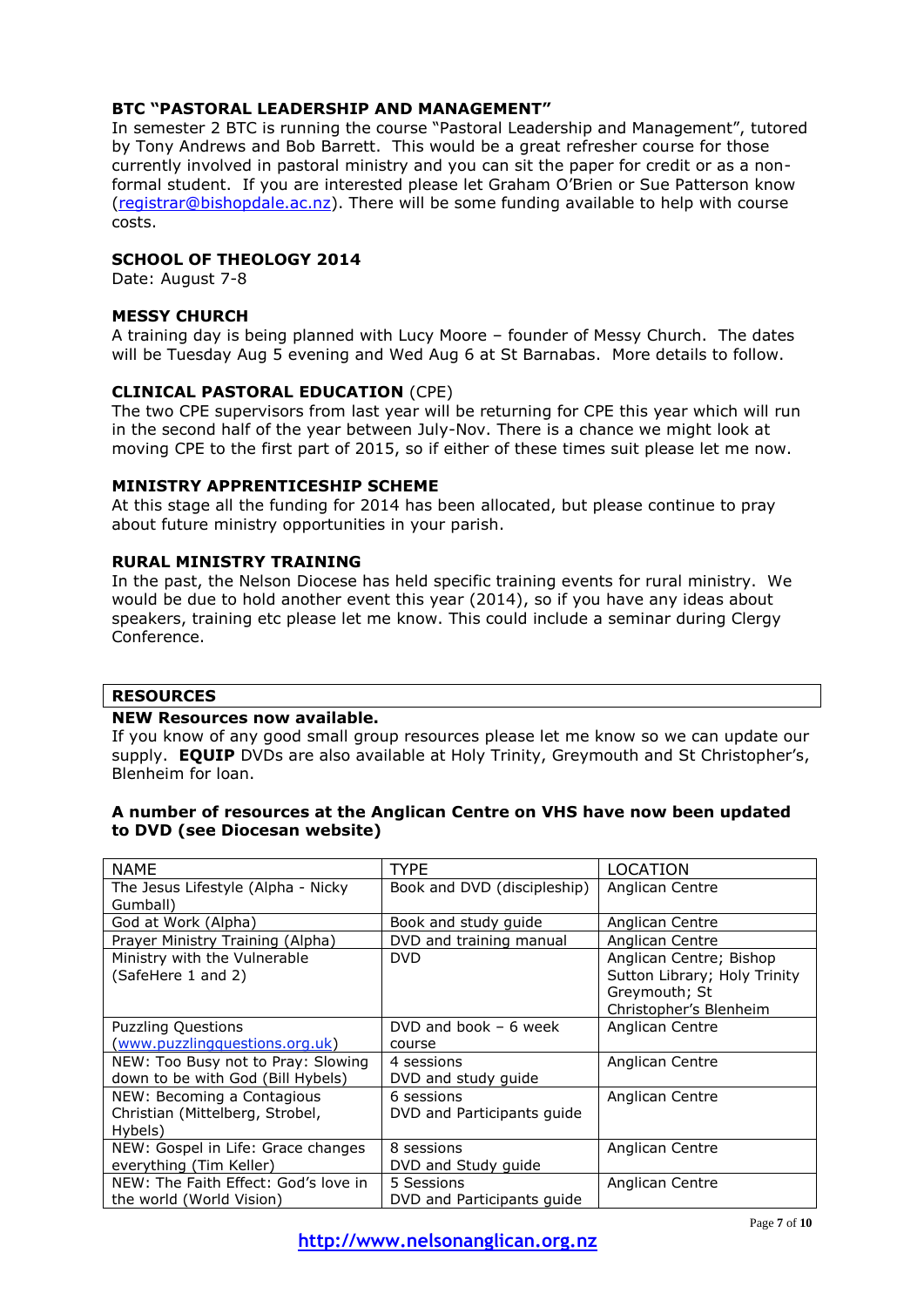| NEW: Who do you think you are:<br>Finding your true identity in Christ<br>(Mark Driscoll) | 9 sessions<br>DVD and Study guide | Anglican Centre |
|-------------------------------------------------------------------------------------------|-----------------------------------|-----------------|
| NEW: NLT Video Bible                                                                      | Audio and Text on DVD             | Anglican Centre |
| NEW: ESV Video Bible                                                                      | Audio and Text on DVD             | Anglican Centre |

#### **Online: via BTC/ Diocesan websites "Resources" sections.**

BTC has now established a platform to make video presentations available at [www.bishopdale.ac.nz/resources.](http://www.bishopdale.ac.nz/resources) Presentations available also include:

- Bp Graham Cray Fresh Mission Conference, Christchurch, 2010
- Rev Dr David Peterson –William Orange Memorial Lecture 2010
- Rev's Tim Mora, Marge Tefft, Robin Kingston Ministry in life's Crises Pike River Disaster, 2011.
- Michael Harvey Unlocking the Growth PDF of powerpoint.
- School of Preaching 2011 with Paul Windsor PDF's also available.
- School of Theology 2011 All presentations and public lecture.
- Rob Harley School of Preaching 2012
- School of Theology 2012. All sessions on DVD (Anglican Centre and Bp Sutton Library) and online.
- Rev Dr Christopher Wright powerpoint and video (recorded at Laidlaw College)
- School of Preaching Archbishop Peter Jensen
- POMD with Archbishop Peter Jensen
- School of Preaching 2013 with Archbishop Peter Jensen
- POMD with Murray Robertson
- A rural resource from the Trans Tasman Rural conference on Rural Ministry has just been published and is available to download at [http://www.irca.net.nz/oceania.html.](http://www.irca.net.nz/oceania.html) See the link in the news section under "Resilience - Building Robust Communities" Held in Atherton QLD, 2nd-6th July, 2012 A full report of this Conference is available
- EQUIP Unit 8 "Everyday Evangelism".
- School of Theology 2013: Determined Worship.
- POMD: Ministry to the younger generations
- EQUIP: Christianity in Aotearoa New Zealand: Engaging Bi-culturally

#### **Important Books For 2014**

As we approach the 200th anniversary of the arrival of Christianity these 2 books are important reading – both by Keith Newman.

*Bible and Treaty: Missionaries among the Maori – a new perspective*. Auckland: Penguin, 2010.

*Beyond Betrayal: Trouble in the promised land- restoring the mission to Maori*. Auckland: Penguin, 2013.

God Bless

Graham

# **BISHOP'S ADVISOR FOR THE CARE OF OLDER PEOPLE**

Last month I mentioned the early planning for a course on the Pastoral Care of Ageing People. I now have the dates to share with interested people from your parish (Cost for both days is \$85):

Friday  $26^{th}$  September 6-9pm and Saturday 27<sup>th</sup> November 9am to 4pm; AND

Friday  $17<sup>th</sup>$  October 6-9pm and Saturday  $18<sup>th</sup>$  October 9am to 4pm. (Times to be confirmed.)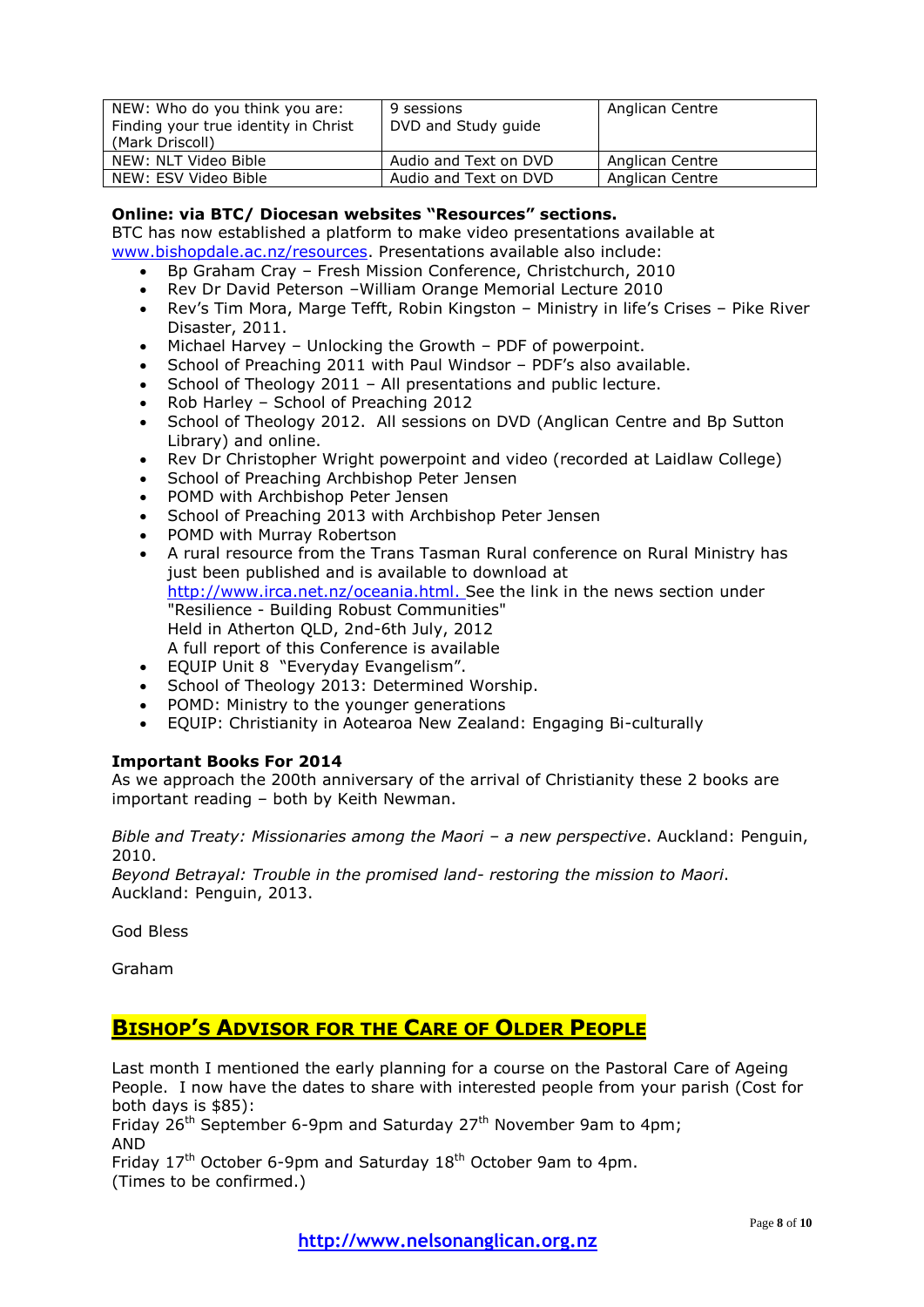Enquiries can be directed to Anne Russell-Brighty (course leader) at [anne.adrian@xtra.co.nz](mailto:anne.adrian@xtra.co.nz) or contact Selwyn Centre for Ageing and Spirituality in Auckland. Registrations close on  $10^{th}$  September.

Both sessions will be in the lounge at St Barnabas, Stoke and they are intended for all those employed using funding from the Older Persons Ministry Fund and anyone else with a desire to up skill their ministries in this area.

A brochure and booking form will be sent out soon but please share this with your people and get the dates in their diaries.

The costs of the course would come out of the training budget of the OPMF grants.

Well, I will soon be away on my sabbatical leave and thinking and researching and praying about positive ageing. I look forward to sharing my findings on my return. If any issues arise to do with Older Persons ministry while I am away, please contact Gerrie Mead at the Anglican Centre.

Until then may the rest of Lent, Holy Week, Good Friday and Easter be packed with the power of God and impact your ministries so much that they are renewed and reinvigorated.

Go well!

Charles Tyrrell

## **SOCIAL SERVICES ENABLER**

The 2014 Social Services Sunday information is available on the Anglican Care Network website under 'Other Information' http://**anglicancarenetwork**.org.nz/ (also attached with this Ad Clerum).

Thank you and blessings Gerrie Mead, Social Services Enabler [Gerrie@nelsonanglican.org.nz](mailto:Gerrie@nelsonanglican.org.nz) 03 5483124 or 0212771504

## **YOUTH COORDINATOR**

#### **01 CHARGE LEADERSHIP**

We're excited about Charge leadership cranking up again for the new year. This is a regional night for youth leaders and any up and coming

School year 12+13 leaders, for resourcing, inspiration, training, prayer, networking and a free dinner! Next Charge below:

**\* Nelson and Waimea** = **This Thursday!** 27 March / 6.30pm-8.30pm / St B's, Stoke

#### **02 EASTER CAMP!**

Easter camp is gearing up to be an amazing time again this year, with over 4500 other youth and youth leaders from all over the south island.

This year All saints have again taken on the challenge of organising a bus from Nelson for interested Anglicans

Please indicate with Kate Dugdale [katedugdale@gmail.com](mailto:katedugdale@gmail.com) if keen to hitch a ride – seats limited to 45.